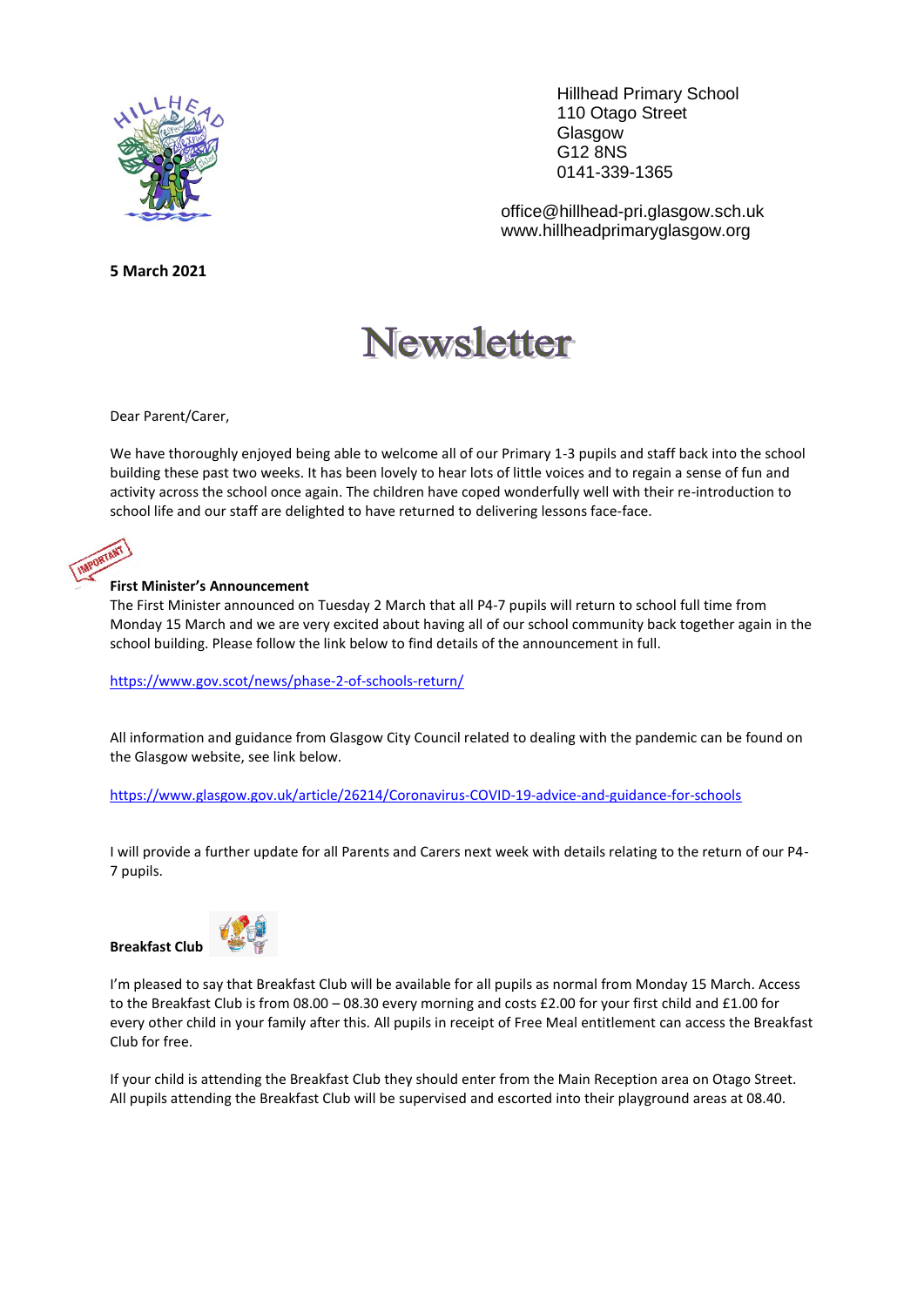### **Digital Inclusion**



We asked for families who required digital devices to support remote learning to contact us in January. We were looking to loan school i-pads out for the duration of the Lockdown period and last week we distributed more than 30 devices to families to support access online.

Once the Lockdown period ends on March 15 these i-pads will be returned to school and pupils will have access to these in their classrooms to support digital learning.

Miss Caulfield our Digital Leader of Learning has been making sure the new i-pads are set up and ready to use in classrooms. We also have Apple TV connections in all classroom bases that will enhance our overall digital delivery and we are replacing older SMART boards in five classrooms with new updated SMART boards or Promethean screens.



We have increased our outdoor education provision to support the return of our Primary 1-3 pupils. I'd like to thank our Parent Council for offering financial assistance to ensure we could provide this for all classes equitably.

We are making plans to extend outdoor education for our Primary 4-7 pupils on their return too to ensure we can have pupils working outside as much as possible.



The current advice on Physical Education (P.E) in Primary schools is that it should only be delivered outside. We are not allowed under current restrictions to have P.E in the school building. We will update all parents and carers if this position is amended.

This means that all of our outdoor playground spaces will continue to be timetabled to support P.E delivery throughout the week.

Once the restrictions on delivering P.E indoors are eased we will be able to maximise playground space for taking learning outdoors. Our Forest area will continue to be used throughout the day to deliver Outdoor Education.

**Drop-Off and Pick-Up** 



Thank you to all parents and carers who are taking great care to maintain 2 metre physical distancing and wearing face masks in line with Scottish Government Guidance during drop-off and pick-up periods.

All pupils from P1-3 can be dropped off into the playground from 08.40 each morning; adult supervision is in place to support this. Can I please ask all parents and carers to move away from the school gates as quickly as possible following drop off and pick up to ensure as few people as possible congregating near the entrance and exit points. It can become very busy and this is improved significantly with parents and carers moving away once their child has been collected safely.

Can I also please ask that wherever possible only one adult attends drop off or pick up times to minimise the number of people gathering at any one time.

Thank you for your continued support with this.